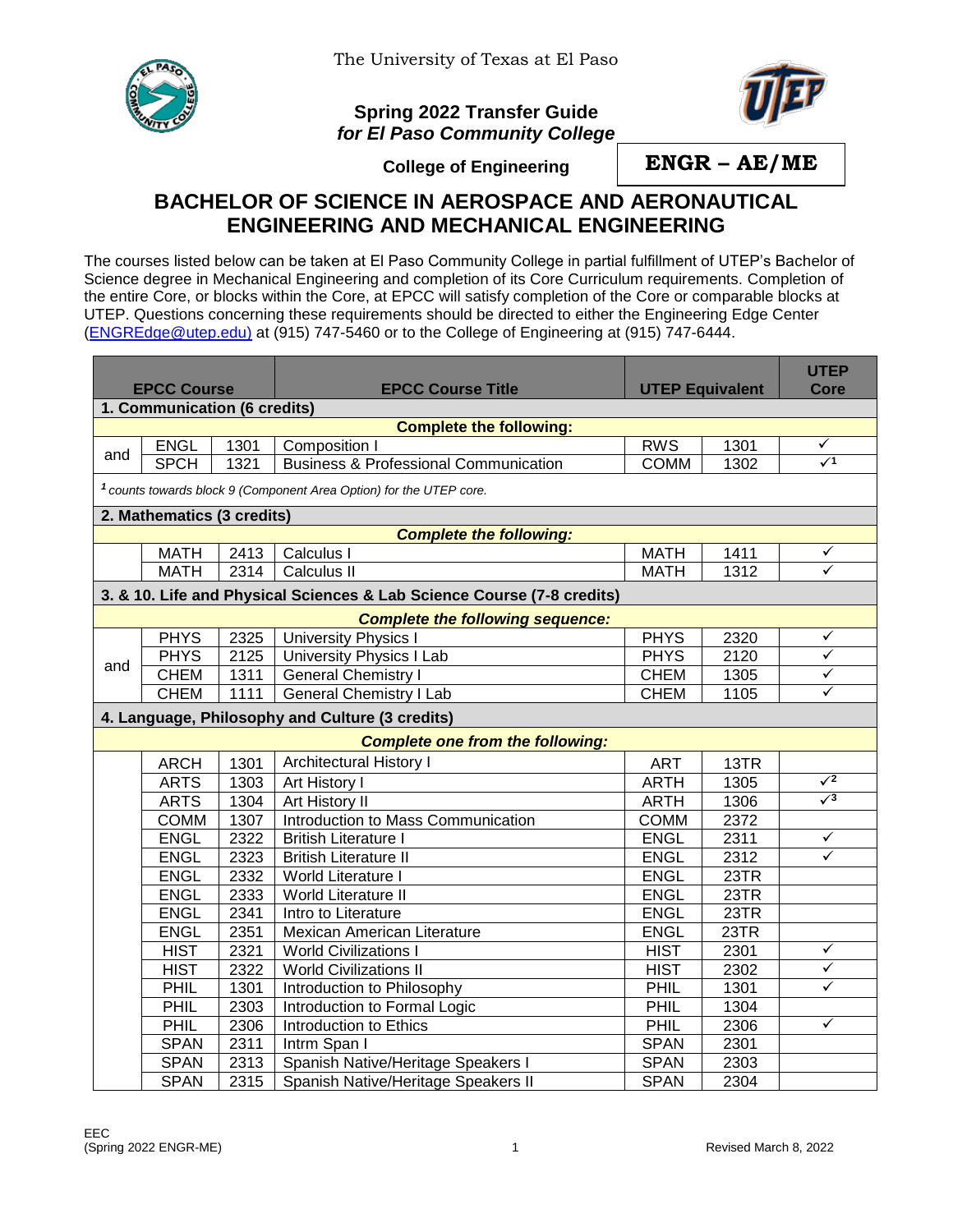| <b>EPCC Course</b> |                                 |       | <b>EPCC Course Title</b>                                                                                                            |             | <b>UTEP</b><br><b>Equivalent</b> |              |
|--------------------|---------------------------------|-------|-------------------------------------------------------------------------------------------------------------------------------------|-------------|----------------------------------|--------------|
|                    |                                 |       | <sup>2</sup> counts towards block 5 (Creative Arts) for the UTEP core.                                                              |             |                                  | <b>Core</b>  |
|                    |                                 |       | <sup>3</sup> counts towards block 5 (Creative Arts) for the UTEP core.                                                              |             |                                  |              |
|                    | 5. Creative Arts (3 credits)    |       |                                                                                                                                     |             |                                  |              |
|                    |                                 |       | <b>Complete one from the following:</b>                                                                                             |             |                                  |              |
|                    | <b>ARTS</b>                     | 1301  | Art Appreciation                                                                                                                    | <b>ART</b>  | 1300                             | $\checkmark$ |
|                    | <b>COMM</b>                     | 2366  | Film Appreciation                                                                                                                   | <b>FILM</b> | 1390                             | $\checkmark$ |
|                    | <b>DANC</b>                     | 2303  | Dance Appreciation                                                                                                                  | <b>DANC</b> | 1304                             | $\checkmark$ |
|                    | <b>DRAM</b>                     | 1310  | <b>Theatre Appreciation</b>                                                                                                         | <b>THEA</b> | 1313                             | $\checkmark$ |
|                    | <b>MUSI</b>                     | 1306  | <b>Music Appreciation</b>                                                                                                           | <b>MUSL</b> | 1324                             | $\checkmark$ |
|                    | <b>MUSI</b>                     | 1310  | <b>American Music</b>                                                                                                               | <b>MUSL</b> | 1327                             | ✓            |
|                    | 6. American History (6 credits) |       |                                                                                                                                     |             |                                  |              |
|                    |                                 |       | <b>Complete the following:</b>                                                                                                      |             |                                  |              |
|                    | <b>HIST</b>                     | 1301  | <b>United States History I</b>                                                                                                      | <b>HIST</b> | 1301                             | ✓            |
|                    | <b>HIST</b>                     | 1302  | <b>United States History II</b>                                                                                                     | <b>HIST</b> | 1302                             | ✓            |
|                    |                                 |       | 7. Government/Political Science (6 credits)                                                                                         |             |                                  |              |
|                    |                                 |       |                                                                                                                                     |             |                                  |              |
|                    |                                 |       | <b>Complete both at the same institution:</b>                                                                                       |             |                                  |              |
|                    | <b>GOVT</b>                     | 2305/ | <b>Federal Government</b>                                                                                                           | <b>POLS</b> | 2310/                            | ✓            |
|                    |                                 | 2306  | <b>Texas Government</b>                                                                                                             |             | 2311                             |              |
|                    |                                 |       | It is recommended that both Political Science courses be completed at EPCC then transferred to UTEP or both courses be completed at |             |                                  |              |
| UTEP.              |                                 |       |                                                                                                                                     |             |                                  |              |
|                    |                                 |       | 8. Social & Behavioral Sciences (3 credits)                                                                                         |             |                                  |              |
|                    |                                 |       | <b>Complete one from the following:</b>                                                                                             |             |                                  |              |
|                    | <b>ECON</b>                     | 1301  | Introduction to Economics                                                                                                           | <b>ECON</b> | 1301                             |              |
|                    |                                 |       |                                                                                                                                     |             |                                  |              |
|                    | <b>ECON</b>                     | 2301  | Principles of Macroeconomics                                                                                                        | <b>ECON</b> | 2303                             | ✓            |
|                    | <b>ECON</b>                     | 2302  | Principles of Microeconomics                                                                                                        | <b>ECON</b> | 2304                             | ✓            |
|                    | <b>PSYC</b>                     | 2301  | <b>General Psychology</b>                                                                                                           | <b>PSYC</b> | 1301                             | ✓            |
|                    | <b>PSYC</b>                     | 2306  | <b>Human Sexuality</b>                                                                                                              | <b>PSYC</b> | 2305                             |              |
|                    | <b>PSYC</b>                     | 2314  | Lifespan Growth and Development                                                                                                     | <b>PSYC</b> | 2310                             |              |
|                    | SOCI                            | 1301  | Introduction to Sociology                                                                                                           | SOCI        | 1301                             | ✓            |
|                    | <b>SOCI</b>                     | 2301  | Marriage & the Family                                                                                                               | SOCI        | 2315                             |              |
|                    | <b>SPCH</b>                     | 1318  | Interpersonal Communication                                                                                                         | <b>COMM</b> | 2350                             | ✓            |
|                    |                                 |       | 9. Component Area Option (6 credits)                                                                                                |             |                                  |              |
|                    |                                 |       | <b>Complete the following:</b>                                                                                                      |             |                                  |              |
|                    | <b>EDUC</b>                     | 1300  | Learning Framework                                                                                                                  | <b>UNIV</b> | 1301                             | ✓            |
|                    | <b>ENGL</b>                     | 1302  | <b>Composition II</b>                                                                                                               | <b>RSW</b>  | 1302                             | $\sqrt{4}$   |
|                    |                                 |       | <sup>4</sup> counts towards block 1 (Communication) for the UTEP core.                                                              |             |                                  |              |
|                    |                                 |       |                                                                                                                                     |             |                                  |              |
|                    |                                 |       | Courses Required for the Engineering Degree in Mechanical Engineering at EPCC/UTEP                                                  |             |                                  |              |
|                    | <b>ENGR</b>                     | 1304  | <b>Engineering Graphics I</b>                                                                                                       | <b>MECH</b> | 1305                             |              |
|                    | <b>ENGR</b>                     | 2301  | <b>Engineering Mechanics: Statics</b>                                                                                               | <b>MECH</b> | 1321                             |              |
|                    | <b>ENGR</b>                     | 2302  | <b>Engineering Mechanics: Dynamics</b>                                                                                              | <b>MECH</b> | 2340                             |              |
|                    |                                 |       |                                                                                                                                     |             |                                  |              |
|                    |                                 |       | Additional Courses Required for the Engineering Degree in Mechanical Engineering at EPCC/UTEP                                       |             |                                  |              |
|                    | <b>ENGR</b>                     | 2305  | <b>Electrical Circuits I</b>                                                                                                        | <b>MECH</b> | 2342                             |              |
| and                | <b>ENGR</b>                     | 2332  | <b>Mechanics of Materials</b>                                                                                                       | <b>MECH</b> | 2322                             |              |